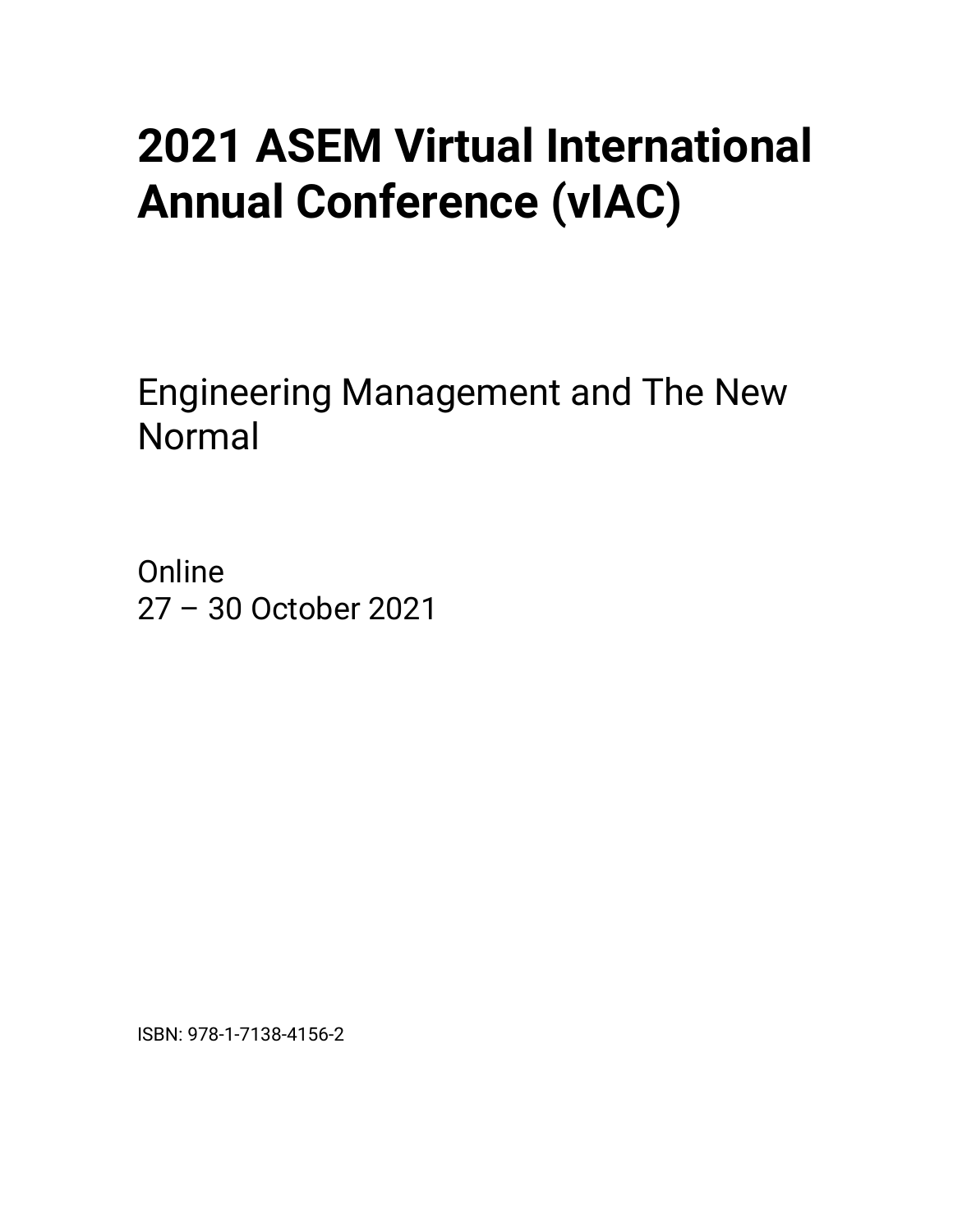**Printed from e-media with permission by:**

Curran Associates, Inc. 57 Morehouse Lane Red Hook, NY 12571



**Some format issues inherent in the e-media version may also appear in this print version.**

Copyright© (2021) by American Society for Engineering Management (ASEM) All rights reserved.

Printed with permission by Curran Associates, Inc. (2022)

For permission requests, please contact American Society for Engineering Management (ASEM) at the address below.

American Society for Engineering Management (ASEM) 200 Sparkman Drive, Suite 2 Huntsville, AL 35805 USA

Phone: (256) 503-8482 Fax: (256) 723-8877

ASEM-HQ@asem.org

## **Additional copies of this publication are available from:**

Curran Associates, Inc. 57 Morehouse Lane Red Hook, NY 12571 USA Phone: 845-758-0400 Fax: 845-758-2633 Email: curran@proceedings.com Web: www.proceedings.com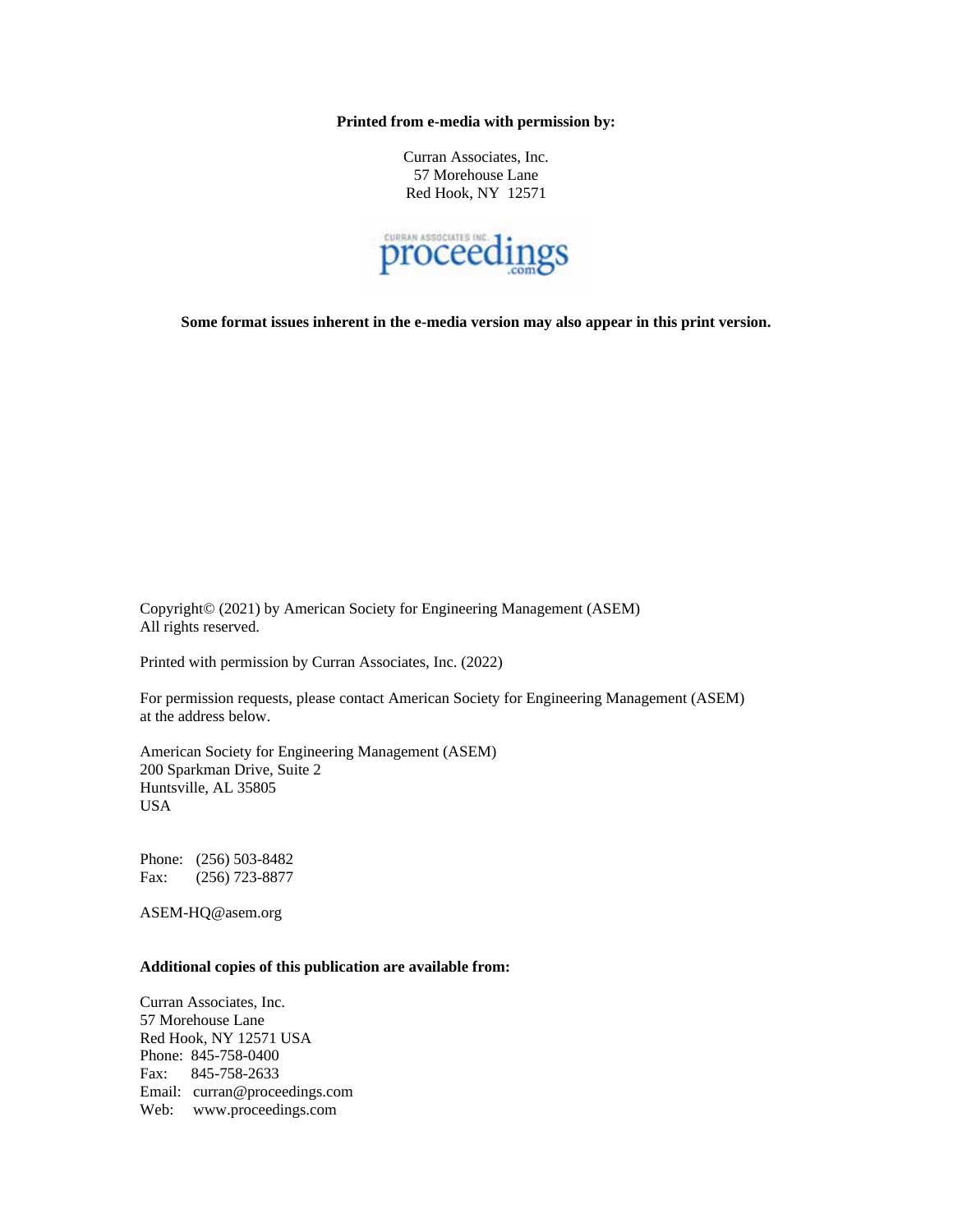## ASEM 2021 International Annual Conference

## **Index of Published Papers**

|    | 1. FACTORS AFFECTING SAFETY CULTURE: WHAT'S MISSING?  Chukwudiebube (Chuddy) Atagbuzia*<br>Ean H. Ng, Ph.D.<br>Ganapathy Natarajan, Ph.D.<br>Frances Alston, Ph.D.                                                                 | 1  |
|----|------------------------------------------------------------------------------------------------------------------------------------------------------------------------------------------------------------------------------------|----|
| 2. | STRUCTURED METHOD FOR SELECTION OF STAKEHOLDER MANAGEMENT<br>Alejandro Hernandez, Ph.D.<br>Robert Allen, M.S.<br>Mitchell Boatwright, M.S.<br>Shad Hughes, M.S.<br>Sean McCune, M.S.<br>John Pfiester, M.S.<br>William Hatch, M.S. | 14 |
| 3. | FACE-TO-FACE VERSUS VIRTUAL TRAINING: CAPTURING<br>Ian H. Shields, B.A.<br>Richard Preble, B.S.<br>Mary Eleanor Phelps, M.A., RN.<br>Philip E. Greilich, M.D., M.S.                                                                | 25 |
|    | Wolday Abrha                                                                                                                                                                                                                       | 31 |
| 5. | ENGINEERING QUALITY MANAGEMENT FOR CONSTRUCTION<br>Mohamed El-Khait, M.E.M.                                                                                                                                                        | 39 |
| 6. | ENTREPRENEURSHIP EDUCATION FOR ENGINEERS: TECHNOLOGY<br>EVALUATION AND COMMERCIALIZATION THROUGH PROJECT-                                                                                                                          | 49 |
| 7. | ENGINEERING MANAGEMENT MASTERS PROGRAMS: ADMINISTRATIVE<br>Gary Todd Vanek, Ph.D.                                                                                                                                                  | 59 |
|    | 8. HIGH MOBILITY MULTIPURPOSE WHEELED VEHICLE (HMMWV) LIFECYCLE<br>Isabella Sanders, Ph.D.                                                                                                                                         | 73 |
|    | 9. FACTORS AFFECTING ONLINE FOOD DELIVERY E-COMMERCE:<br>Vincent K. Omachonu, Ph.D., P.E.                                                                                                                                          | 81 |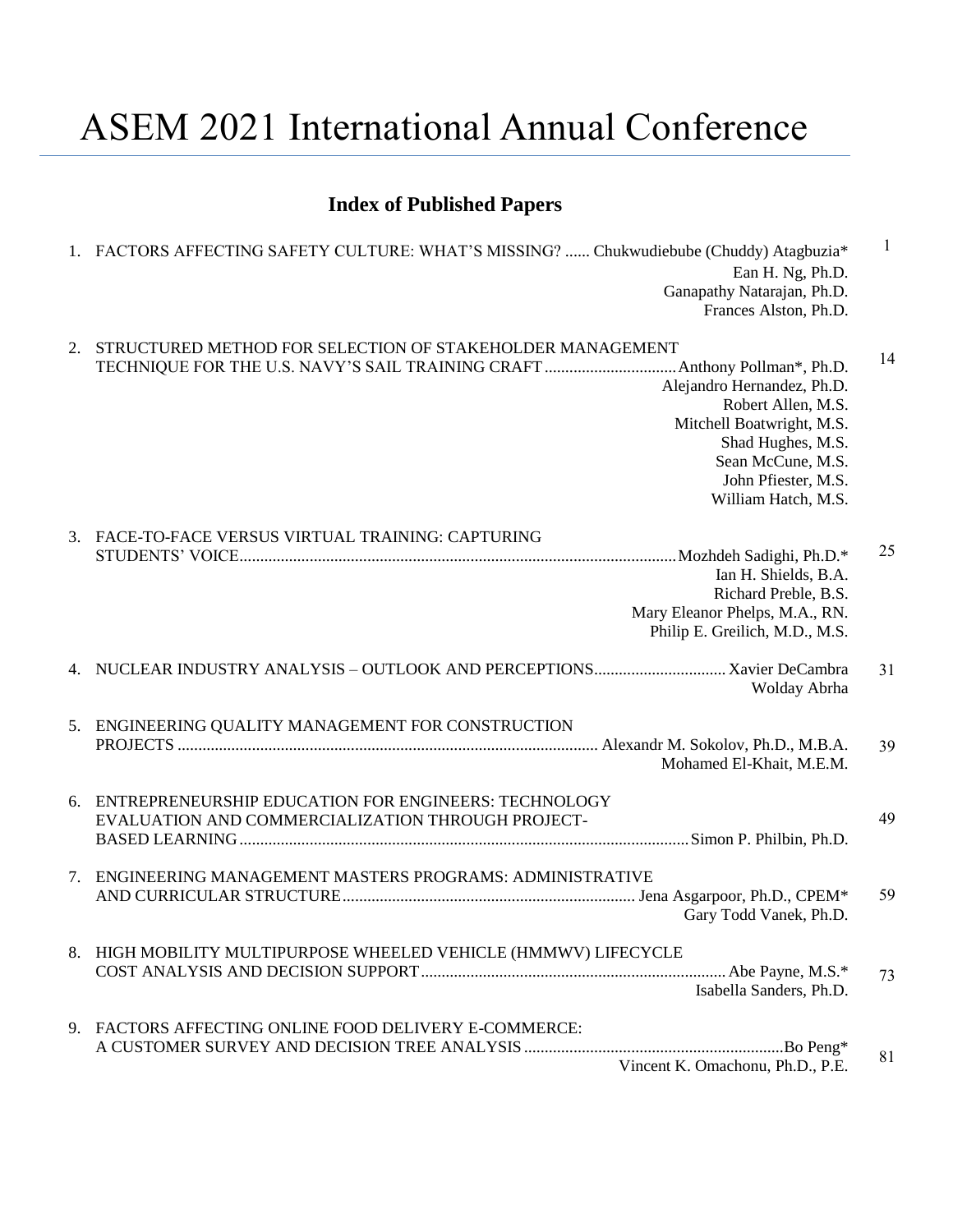| 10. AN EXAMINATION OF ABET ACCREDITED UNDERGRADUATE<br>ENGINEERING MANAGEMENT PROGRAMS IN THE US Paul Kauffmann, PhD, PE, CPEM*<br>Neal Lewis, PhD, CPEM<br>Gene Dixon, PhD, CPEM<br>Angie Cornelius | 89  |
|------------------------------------------------------------------------------------------------------------------------------------------------------------------------------------------------------|-----|
| 11. EVALUATING SMALL MODULAR REACTORS AS PART OF ENERGY                                                                                                                                              | 100 |
| Dr. Suzanna Long*, PhD, CPEM F.ASEM, F.IISE                                                                                                                                                          |     |
| 12. FULLY-BURDENED HOURLY COST OF AN ARMY WHEELED                                                                                                                                                    | 108 |
| 13. A REVIEW OF AUTOMOTIVE AND SPACE INDUSTRY PRODUCT                                                                                                                                                |     |
| Jim Adams, Ph.D.<br>Ronald M. Sega, Ph.D.                                                                                                                                                            | 118 |
| 14. SELF-STARTING CUMULATIVE SUM CHARTS: A SYSTEMATIC<br>LITERATURE REVIEW OF APPLICATION AND RESEARCH DIRECTIONS  Alexander Wendler, M.S.*                                                          |     |
| Mario G. Beruvides, Ph.D., P.E.<br>Victor G. Tercero-Gómez, Ph.D.                                                                                                                                    | 128 |
| 15. IMPLEMENTING BIBLIOMETRIC ANALYSIS AND TOPIC MODELLING<br>TO INFORM CURRICULUM DEVELOPMENT FOR                                                                                                   |     |
| Schalk Grobbelaar, PhD                                                                                                                                                                               | 138 |
| 16. TRANSITION OF A DIGITALLY INTEGRATED SYSTEMS ENGINEERING                                                                                                                                         | 148 |
| Ryan Simko, M.E.                                                                                                                                                                                     |     |
| 17. CONSOLIDATION OF FIRST-LINE SUPERVISOR RESPONSIBILITIES IN<br>Johannes L. Jooste                                                                                                                 | 153 |
| Annibal Scavarda                                                                                                                                                                                     |     |
| 18. IDENTIFYING SOURCES OF COVID19 PANDEMIC SUPPLY CHAIN FRAGILITY Clovia Hamilton                                                                                                                   | 162 |
| 19. EMOTIONAL INTELLIGENCE, LOCUS OF CONTROL, AND INNOVATIVE<br>WORK BEHAVIOR: A STUDY OF ENGINEERS WORKING IN THE                                                                                   |     |
| Jack McCann, Ph.D.                                                                                                                                                                                   | 173 |
| 20. INDUSTRY 4.0 - ARTIFICIAL INTELLIGENCE (AI) CONTRIBUTION TO                                                                                                                                      | 183 |
| Jan Harm C Pretorius, DIng<br>Albert J Viljoen, DPhil                                                                                                                                                |     |
| 21. CHANGE MANAGEMENT FORCES AT WORK DURING LEAN SIX                                                                                                                                                 | 193 |
| Jan-Harm Pretorius, JH.C., DIng<br>Tshavhuyo Sesane, T, DPhil                                                                                                                                        |     |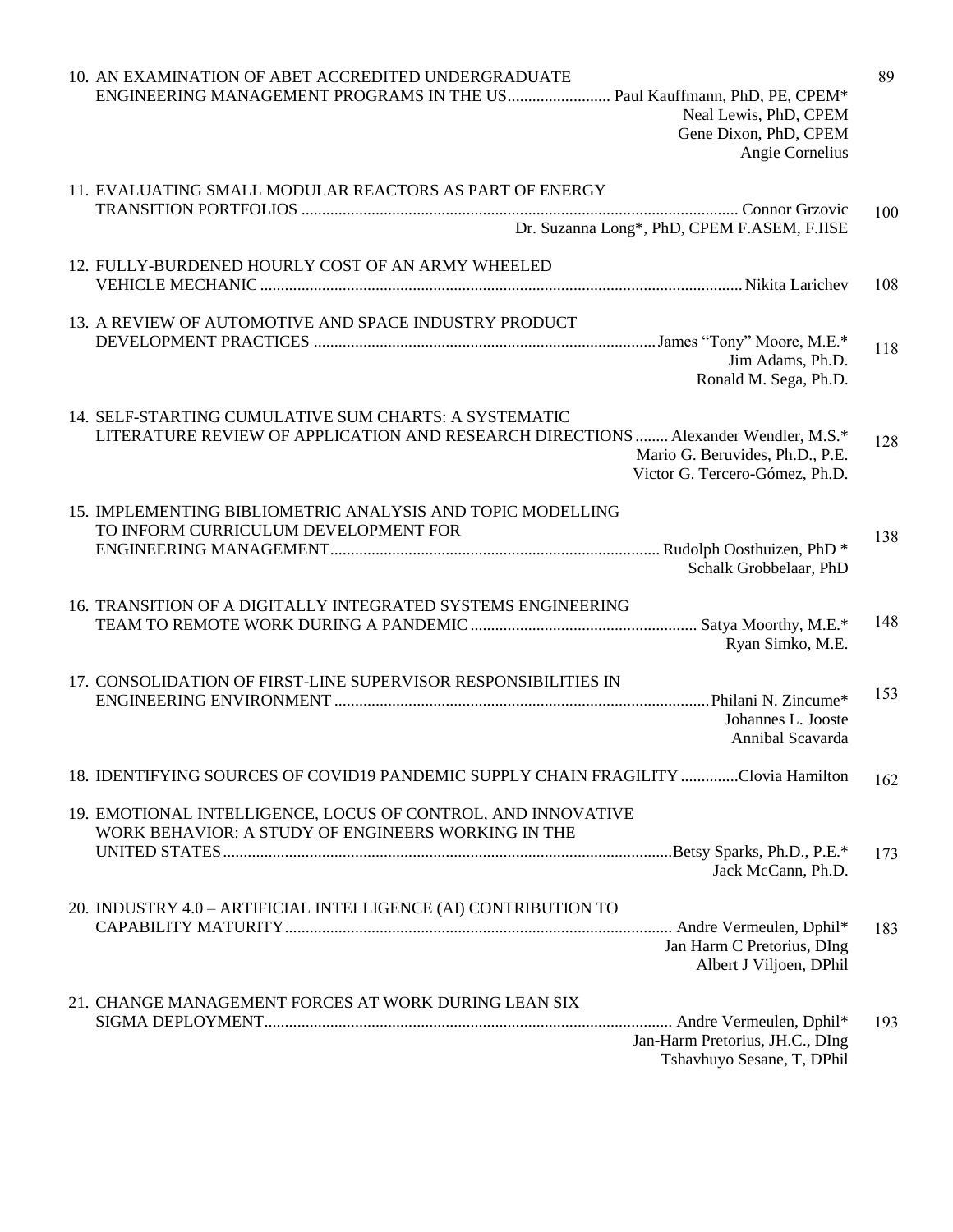| 22. SUPPORTING INNOVATIVE BEHAVIOR: AN EVALUATION OF<br>SOCIAL SUPPORT FACTORS RELATED TO INDIVIDUAL INNOVATIVE                                                                                                                     | 201 |
|-------------------------------------------------------------------------------------------------------------------------------------------------------------------------------------------------------------------------------------|-----|
| Sampson Gholston, Ph.D.                                                                                                                                                                                                             |     |
| 23. UNDERSTANDING LEAN SIX SIGMA TOOLS WITH A SERIES OF<br>Ryan Hetrick, BS<br>Breanna McDonald<br>Joshua Park, BS                                                                                                                  | 207 |
| 24. GENERAL SYSTEMS THEORY BASED CONCEPTUAL FRAMEWORK FOR RESTRUCTURING<br>THE HIGHER EDUCATION INSTITUTION SYSTEMC. Kalpani Dissanayake, Ph.D., M.B.A.                                                                             | 214 |
| 25. ANALYZING FACTORS ASSOCIATED WITH FATALITY RATE OF<br>ROAD COLLISIONS: A CASE STUDY IN TENNESSEE  Mohammad Aman Ullah AlAmin, M.S.<br>Serkan Varol, Ph.D*<br>Andrew Mowrer, M.S.<br>Jingjing Tong, Ph.D<br>Serkan Catma, Ph.D   | 223 |
| 26. LIFE CYCLE COST MODEL INTEGRATION WITH ENGINEERING<br>James E. Richards<br>William B. Leonard<br>Jonathan K. Alt, Ph.D.<br>Mark O. Bodie                                                                                        | 233 |
| 27. TUNING UP BUSINESS MODEL: CUSTOMER-CENTRIC TRANSPORTATION<br>Bimal Nepal*                                                                                                                                                       | 241 |
| 28. ADDRESSING SCHEDULE RISKS IN THE PROCESS OF A MULTI-PERIOD<br>Garrick Louis, Ph.D.                                                                                                                                              | 252 |
| 29. THE RELATIONSHIP BETWEEN RESEARCH AND DEVELOPMENT AND<br>Mario Beruvides, Ph.D., P.E.                                                                                                                                           | 261 |
| 30. DEVELOPING A COMPOUND THREAT RISK FRAMEWORK FOR<br>James Richards, M.S., P.E.<br>Christina Rinaudo, M.B.A.<br>Caitlin Callaghan, Ph.D., J.D.<br>Melisa Nallar, Ph.D.<br>Kyle Elliot<br><b>Tyler Elliot</b><br>Peter Larsen, PhD | 267 |
| Fernando Deschamps, Ph.D., P.Eng.*<br>Marcos Vinícius Cardoso de Oliveira, P. Eng.<br>Simone Gomes, MBA, P.Eng.<br>Alessandro Crivellaro Martins, MBA, P.Eng.                                                                       | 277 |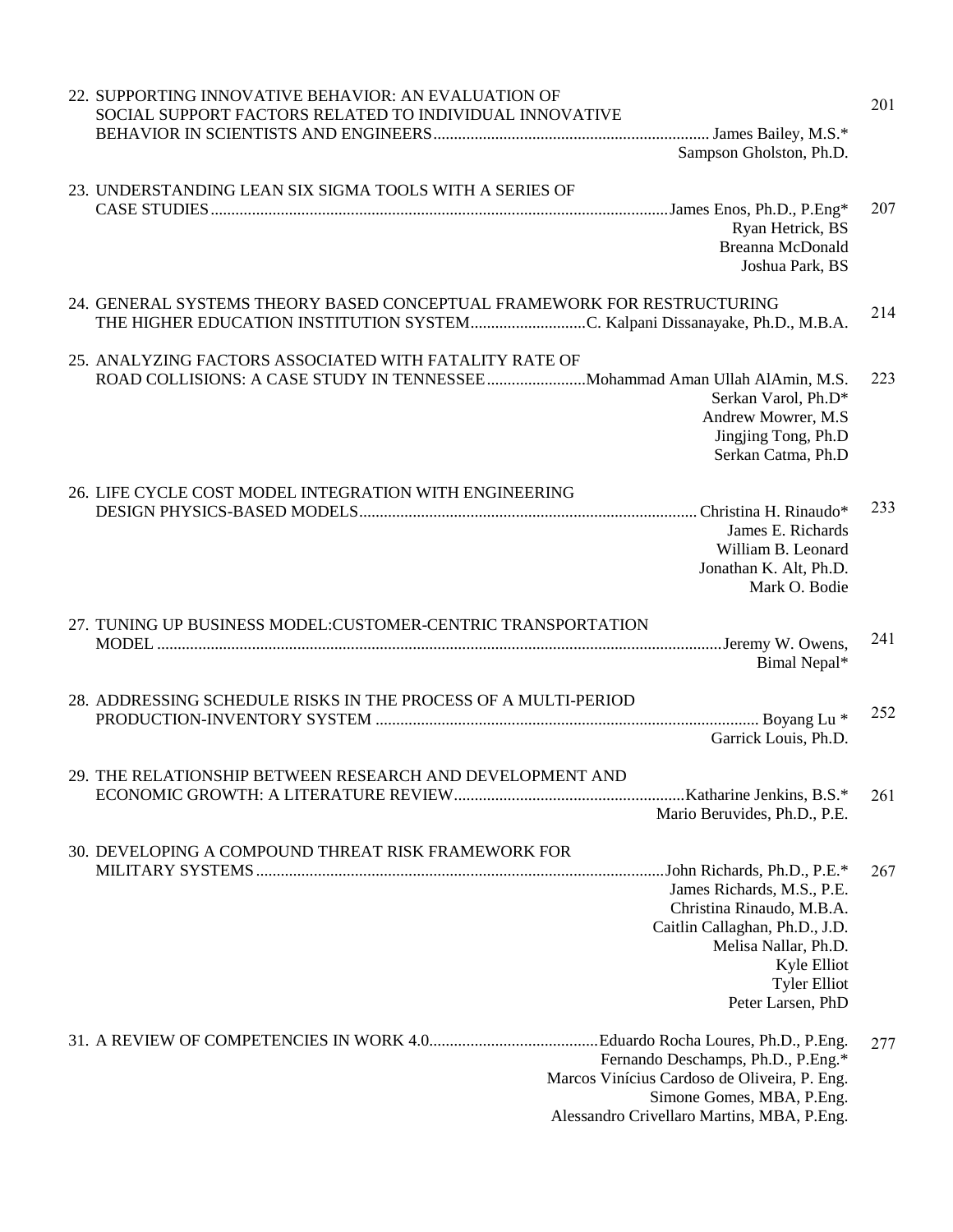| 32. REMOTE WORKING STRATEGY INDUCED BY COVID-19: A CASE STUDY  Ana Magdalena Tecu, M.S.<br>Seong Dae Kim, Ph.D.*<br>Wolday Abrha, Ph.D.<br>Aldo McLean, Ph.D. | 285 |
|---------------------------------------------------------------------------------------------------------------------------------------------------------------|-----|
| 33. GOVERNMENT-ENTERPRISE COLLUSION AND PPP EXPANSION IN                                                                                                      |     |
| Hui Sun, Ph.D.*                                                                                                                                               | 295 |
| 34. MEASUREMENT FRAMEWORK FOR MODEL-BASED SYSTEMS                                                                                                             |     |
| Thomas McDermott, M.S.<br>Alejandro Salado, Ph.D.<br>Eileen Van Aken, Ph.D.                                                                                   | 305 |
| 35. INHERITING A DESIGN BUILD PROJECT: LESSONS LEARNED                                                                                                        |     |
| 2LT John Davies, B.S.<br>MAJ Brian Mahoney, M.S., B.S.                                                                                                        | 315 |
| 36. DELIVERING VALUE TO THE CUSTOMER USING DISTRIBUTED                                                                                                        |     |
| SOFTWARE TEAMS: IDENTIFYING THE KEY RESEARCH FACTORS Ben Park, M.S.*<br>Timothy Kotnour, Ph.D.                                                                | 323 |
| 37. DISTRIBUTED PROJECT TEAMS: OBSERVATIONS FROM THE                                                                                                          | 333 |
| Timothy Kotnour, Ph.D.                                                                                                                                        |     |
| 38. COVID-19 TESTING STRATEGIES IN POST-SECONDARY EDUCATION                                                                                                   | 339 |
| Golshan Madraki, Ph.D.*                                                                                                                                       |     |
| 39. HYBRID PROJECT MANAGEMENT MODELS: A SYSTEMATIC LITERATURE                                                                                                 | 346 |
| Isabelle Noleto, Eng.                                                                                                                                         |     |
| Fernando Deschamps, PhD.<br>Eduardo Loures, PhD.                                                                                                              |     |
| 40. DEEP LEARNING-BASED DISASTER MANAGEMENT PLANNING AND                                                                                                      |     |
| Steven Corns, Ph.D.                                                                                                                                           | 353 |
| 41. INNOVATING SUPPLY CHAIN MANAGEMENT THROUGH ENTREPRENEURIAL                                                                                                |     |
| Colleen C. Robb, Ph.D.                                                                                                                                        | 362 |
| John H. Wilson, Ph.D., MBA                                                                                                                                    |     |
| 42. AGILE METHODOLOGY IN MANUFACTURING: ANALYSIS OF AN AUTOMOTIVE                                                                                             | 372 |
| Emanuele Ribas, M.B.A<br>André Pepino, M.E<br>Fernando Deschamps, Ph.D., P.Eng                                                                                |     |
|                                                                                                                                                               |     |
| 43. ENERGY TRANSITION AND GLOBALIZATION - UNIQUE OPPORTUNITY                                                                                                  | 381 |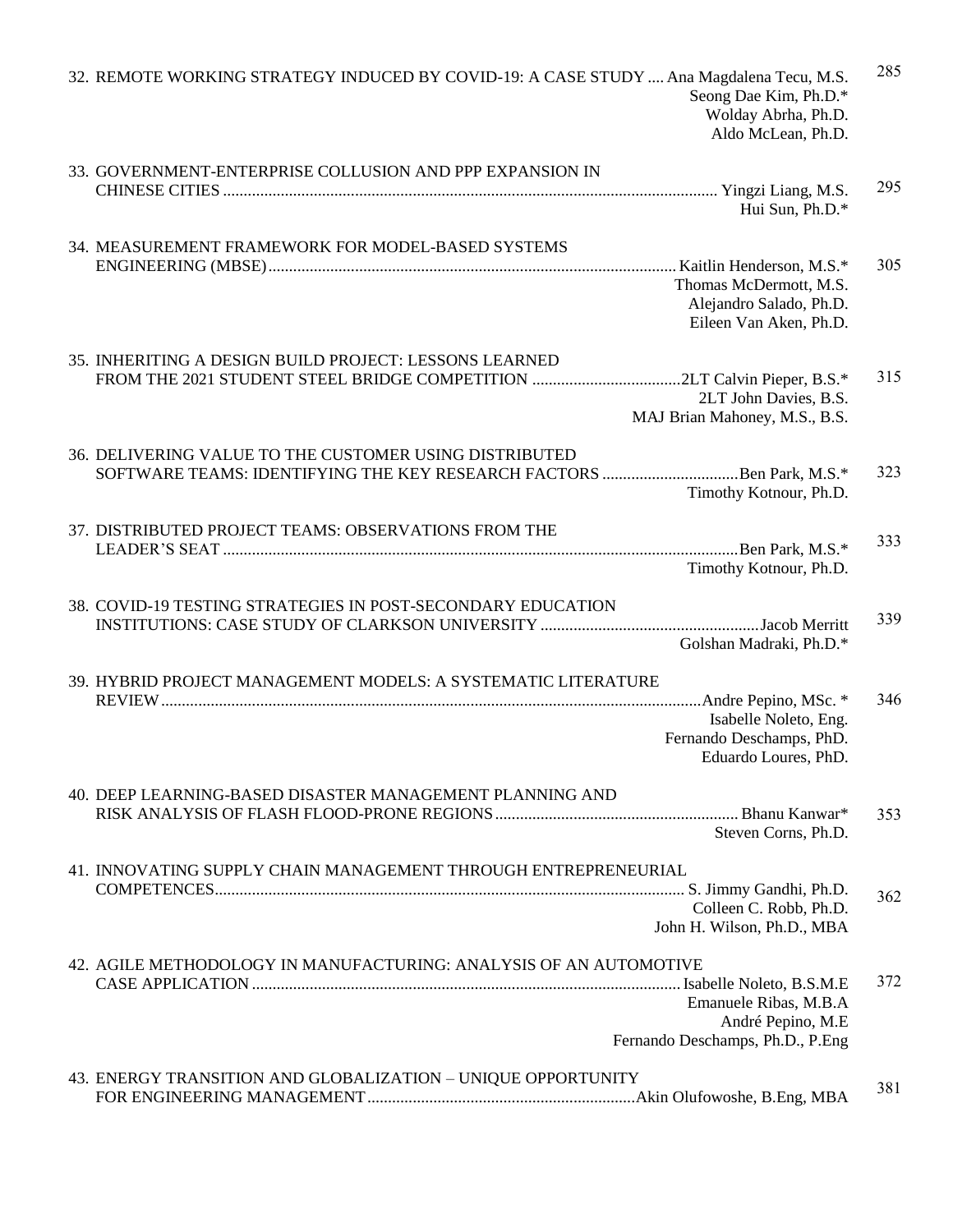| 44. DEVELOPMENT OF A CAUSAL MODEL TO EVALUATE FACTORS IN                                                                                                                       | 386 |
|--------------------------------------------------------------------------------------------------------------------------------------------------------------------------------|-----|
| Heather Keathley-Herring, Ph.D.<br>Jennifer Cross, Ph.D.                                                                                                                       |     |
|                                                                                                                                                                                |     |
| 45. SYSTEMS STATISTICAL ENGINEERING - HIERARCHICAL FUZZY                                                                                                                       | 396 |
| Hesamoddin Tahami, Ph.D.                                                                                                                                                       |     |
| 46. LEVERAGING SYSTEMS MODELING LANGUAGE (SYSML) IN CONFIGURATION LEVEL OF THE 5C<br>Niamat Ullah Ibne Hossain*<br>Alexandr M. Sokolov<br>Govinda Kannan<br>Kari Babski-Reeves | 402 |
| 47. IMPACTS OF COVID-19 ON RENEWABLE ENERGY DEMAND AND                                                                                                                         |     |
| S. Jimmy Gandhi, Ph.D. *                                                                                                                                                       | 411 |
| 48. DECISION ENGINEERING: TIME AS A PARAMETER IN THE ENTROPY                                                                                                                   |     |
| Mario G. Beruvides, Ph.D., P.E.                                                                                                                                                | 421 |
| 49. DEVELOPMENT OF ONLINE ENGINEERING MANAGEMENT MASTERS                                                                                                                       |     |
|                                                                                                                                                                                | 431 |
| Kate Nicewicz, MBA<br>Jessica Oswalt, Ph.D.                                                                                                                                    |     |
| 50. OPTIMIZATION OF SOLAR PLUS STORAGE SYSTEM FOR PEAK DEMAND                                                                                                                  |     |
|                                                                                                                                                                                | 439 |
| Ona Egbue, Ph.D., CPEM*.<br>Alison Hoxie, Ph.D.                                                                                                                                |     |
| 51. LEVERAGING SYSTEM DYNAMIC MODELLING ON ASSESSING AND ENHANCING SEISMIC                                                                                                     | 447 |
| Niamat Ullah Ibne Hossain*<br>Raed Jaradat                                                                                                                                     |     |
| 52. DIFFERENTIATING WORK ORDERS FOR CUSTOMERS WITH FORECASTS                                                                                                                   |     |
| Bharani Nagarathnam, Ph.D.                                                                                                                                                     | 458 |
|                                                                                                                                                                                |     |
| 53. EVALUATING THE PERCEIVED VALUE OF MBSE THROUGH EVIDENCE IN                                                                                                                 | 468 |
| Thomas Teper                                                                                                                                                                   |     |
| Casey Eaton, M.S.*                                                                                                                                                             |     |
| Anna Shipman, B.S.<br>Garima Bhatia, Ph.D.                                                                                                                                     |     |
| Bryan Mesmer, Ph.D.                                                                                                                                                            |     |
| 54. COMPARISON OF THE COLD CHAIN SYSTEM IN THE UNITED STATES AND                                                                                                               |     |
| . Jinay Neetin Shah*                                                                                                                                                           | 478 |
| Manish Ranjit, Ph.D.<br>Himlona Palikhe, Ph.D.                                                                                                                                 |     |
|                                                                                                                                                                                |     |